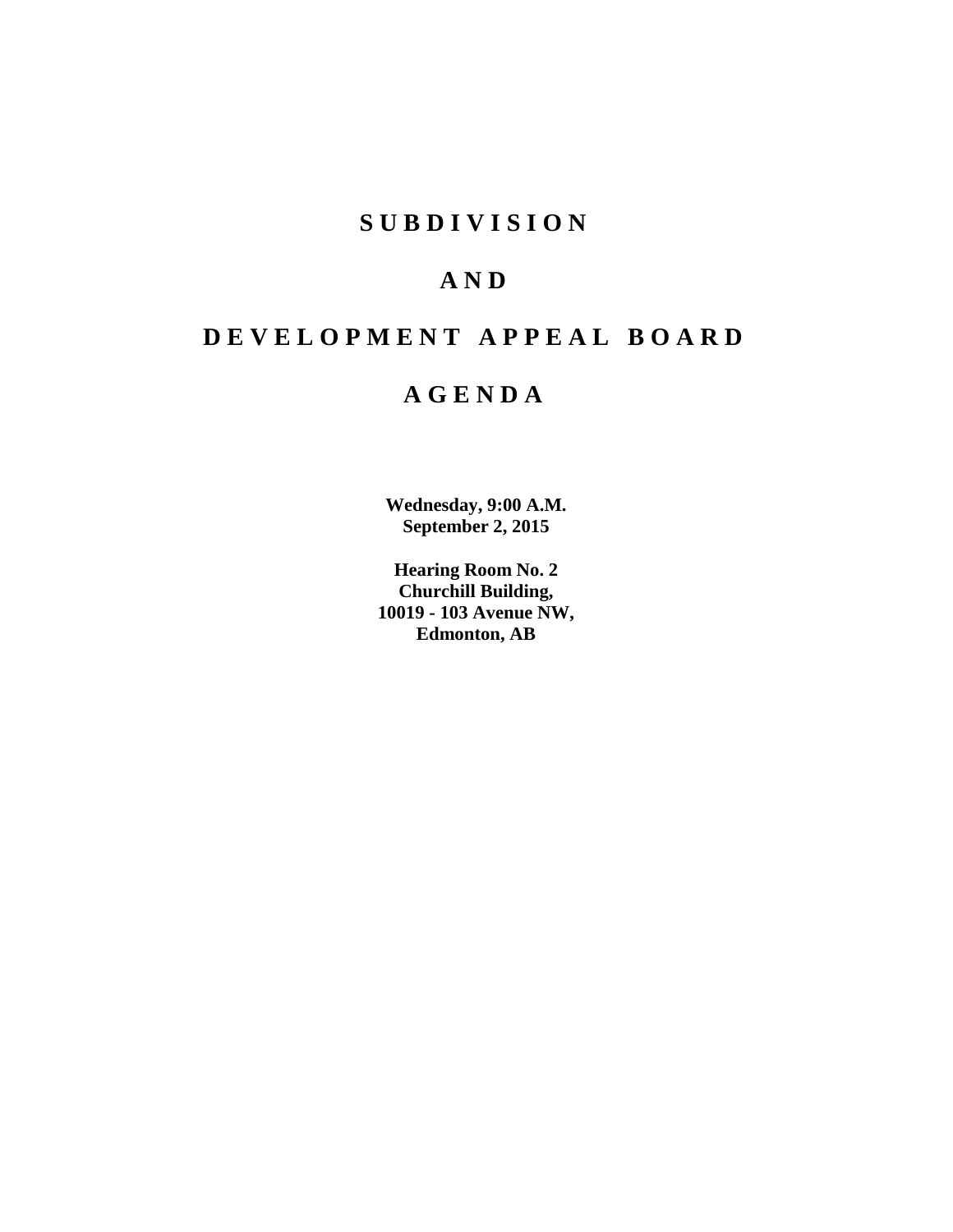| $\mathbf{I}$ | 9:00 A.M.    | SDAB-D-15-198 | Construct an addition to an existing Single<br>Detached House (rear covered patio 4.56m x<br>3.20m)                                                                  |
|--------------|--------------|---------------|----------------------------------------------------------------------------------------------------------------------------------------------------------------------|
|              |              |               | 7398 - May Common NW<br>Project No.: 136283926-005                                                                                                                   |
| П            | $10:30$ A.M. | SDAB-D-15-199 | Park a recreational vehicle in the front<br>Driveway of a Single Detached House                                                                                      |
|              |              |               | 132 - Elsinore Close NW<br>Project No.: 173955878-001                                                                                                                |
| Ш            | $1:15$ P.M.  | SDAB-D-15-200 | Construct an Accessory Building (rear detached<br>Garage, 10.36m x 7.93m) and to demolish an<br>existing Accessory Building (rear detached<br>Garage, 7.96m x 4.30m) |
|              |              |               | 12250 - 95 Street NW<br>Project No.: 173878369-001                                                                                                                   |

### **SUBDIVISION AND DEVELOPMENT APPEAL BOARD HEARING ROOM NO. 2**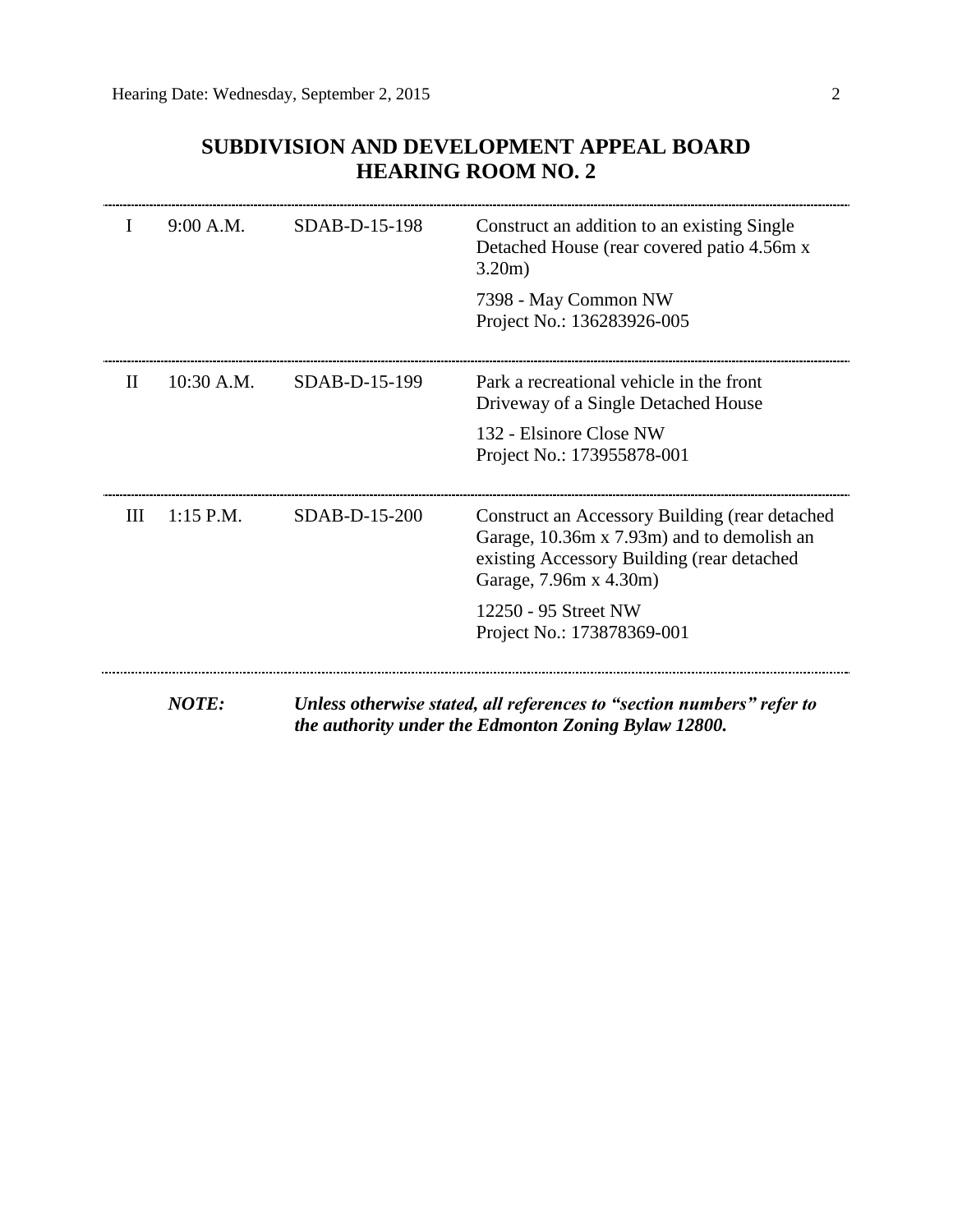| ITEM I: 9:00 A.M. |                                                        | FILE: SDAB-D-15-198                                                                                   |
|-------------------|--------------------------------------------------------|-------------------------------------------------------------------------------------------------------|
|                   | AN APPEAL FROM THE DECISION OF THE DEVELOPMENT OFFICER |                                                                                                       |
|                   | <b>APPELLANT:</b>                                      |                                                                                                       |
|                   | <b>APPLICATION NO.:</b>                                | 136283926-005                                                                                         |
|                   | <b>APPLICATION TO:</b>                                 | Construct an addition to an existing Single<br>Detached House (rear covered patio 4.56m<br>$x$ 3.20m) |
|                   | <b>DECISION OF THE</b><br>DEVELOPMENT AUTHORITY:       | Refused                                                                                               |
|                   | <b>DECISION DATE:</b>                                  | July 31, 2015                                                                                         |
|                   | <b>DATE OF APPEAL:</b>                                 | August 5, 2015                                                                                        |
|                   | MUNICIPAL DESCRIPTION<br>OF SUBJECT PROPERTY:          | 7398 - May Common NW                                                                                  |
|                   | <b>LEGAL DESCRIPTION:</b>                              | Plan 1224344 Blk 8 Lot 54                                                                             |
|                   | ZONE:                                                  | <b>RSL Residential Small Lot Zone</b>                                                                 |
|                   | <b>OVERLAY:</b>                                        | N/A                                                                                                   |
|                   | <b>STATUTORY PLAN:</b>                                 | Magrath Heights Neighbourhood Area<br><b>Structure Plan</b>                                           |
|                   |                                                        |                                                                                                       |

#### DEVELOPMENT OFFICER'S DECISION

REFUSED - The proposed development is refused for the following reasons:

1. Section 115.4(7) - The minimum Rear Setback shall be 7.5 m.

Proposed: 4.31m Deficient by: 3.19m

2. Section 115.4(5) - The maximum total Site Coverage shall not exceed 45%, inclusive of the attached Garage and any other Accessory buildings.

Proposed: 46.4% Exceeds by: 1.6%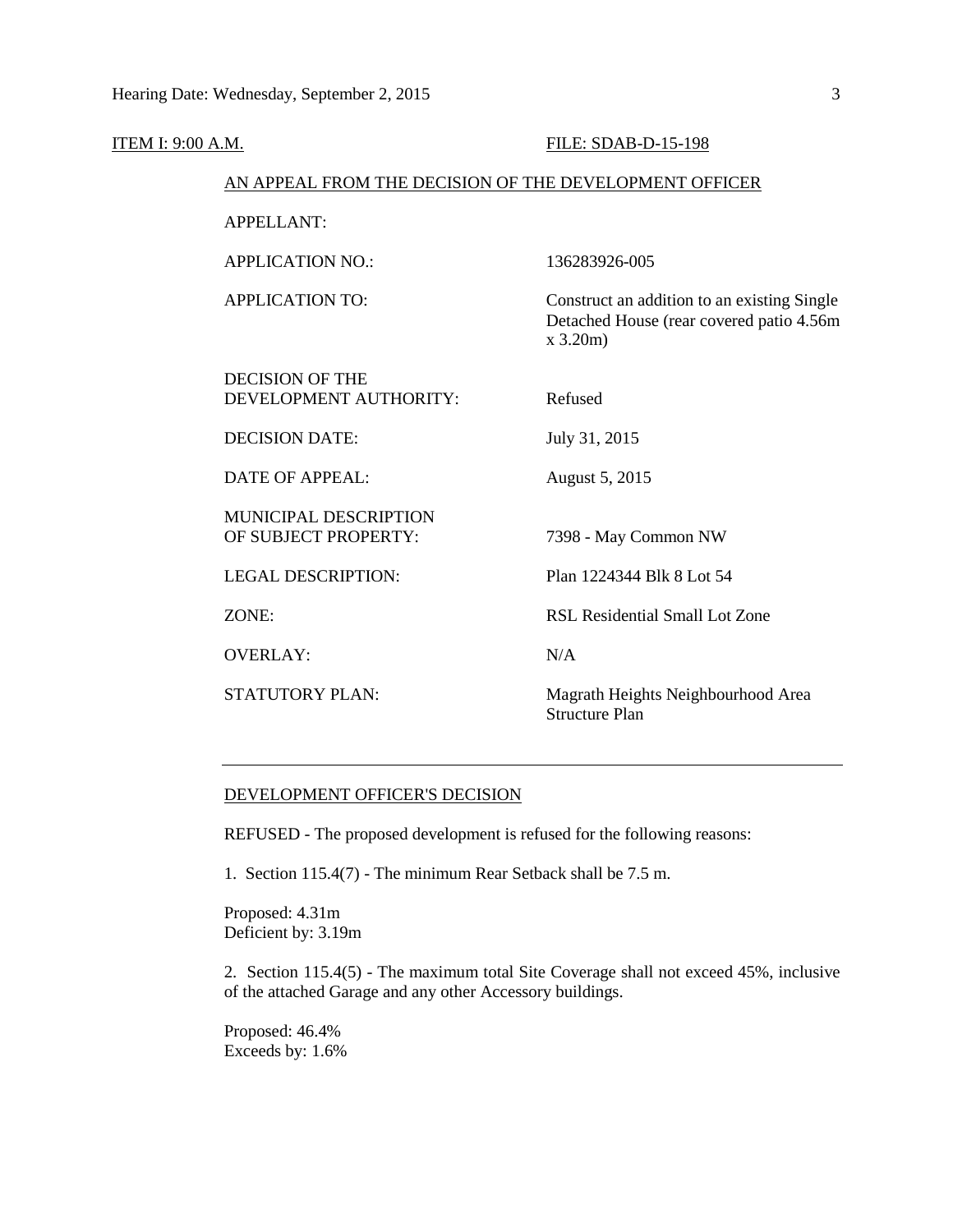Hearing Date: Wednesday, September 2, 2015 4

#### ADVISEMENTS:

…

This refusal is subject to appeal and has been reviewed strictly against the provisions of the Edmonton Zoning Bylaw 12800.

#### APPELLANT'S SUBMISSION

The proposed development will provide significant beneficial enjoyment for the owners with no significant impact on surrounding property owners.

#### SUBDIVISION AND DEVELOPMENT APPEAL BOARD OFFICER'S COMMENTS

**Single Detached Housing** is a Permitted Use in the RSL Residential Small Lot Zone, section 115.2(4).

Section 115 states the following with respect to the **RSL Residential Small Lot Zone:**

#### **115.4 Development Regulations for Permitted and Discretionary Uses**

5. The maximum total Site Coverage shall not exceed 45%, inclusive of the attached Garage and any other Accessory buildings.

…

…

#### **The Development Officer made the following determination:**

| <b>Proposed:</b>   | 46.4%   |  |
|--------------------|---------|--|
| <b>Exceeds by:</b> | $1.6\%$ |  |

7. The minimum Rear Setback shall be [7.5](javascript:void(0);) m, except in the case of a corner Site it shall be [4.5](javascript:void(0);) m.

#### **The Development Officer made the following determination:**

| <b>Proposed:</b> | 4.31m |  |
|------------------|-------|--|
| Deficient by:    | 3.19m |  |

Under section 6.1(93), "**Site Coverage** means the total horizontal area of all buildings or structures on a Site which are located at or higher than [1.0](javascript:void(0);) m above Grade, including Accessory buildings or Structures, calculated by perpendicular projection onto a horizontal plane from one point located at an infinite distance above all buildings and structures on the Site. This definition shall not include:

a. steps, eaves, cornices, and similar projections;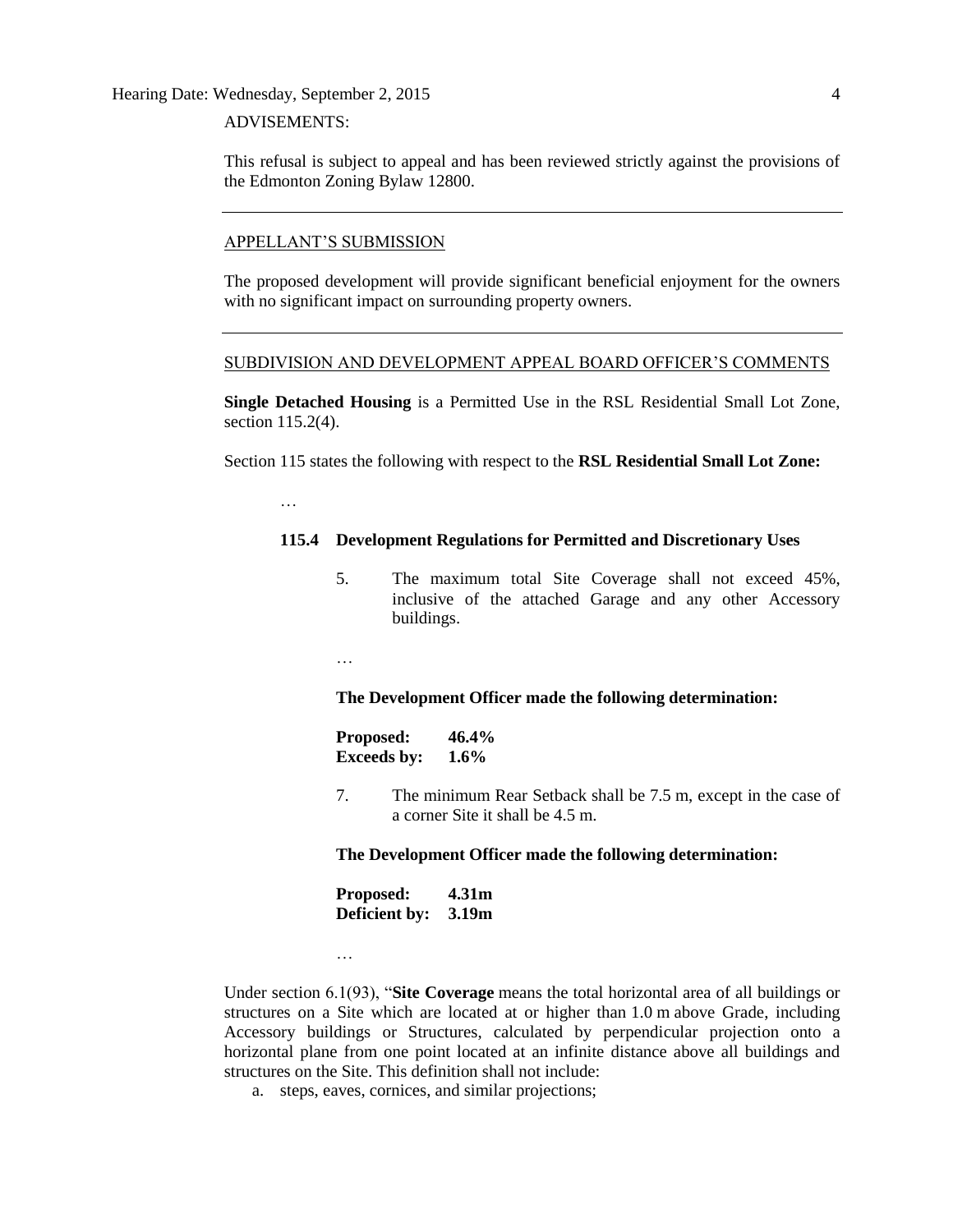- b. driveways, aisles and parking lots unless they are part of a Parking Garage which extends [1.0](javascript:void(0);) m or more above Grade; or
- c. unenclosed inner and outer courts, terraces and patios where these are less than [1.0](javascript:void(0);) m above Grade."

Under section 6.1(82), "**Rear Setback** means the distance that a development or a specified portion of it, must be set back from a Rear Lot Line. A Rear Setback is not a Rear Yard, Amenity Space or Separation Space.



Section 115.1 states that the **General Purpose** of the **RSL Residential Small Lot Zone**  "is to provide for smaller lot Single Detached Housing with attached Garages in a suburban setting that provides the opportunity for the more efficient utilization of undeveloped suburban areas and includes the opportunity for Secondary Suites."

\_\_\_\_\_\_\_\_\_\_\_\_\_\_\_\_\_\_\_\_\_\_\_\_\_\_\_\_\_\_\_\_\_\_\_\_\_\_\_\_\_\_\_\_\_\_\_\_\_\_\_\_\_\_\_\_\_\_\_\_\_\_\_\_\_\_\_\_\_\_\_\_

#### NOTICE TO APPLICANT/APPELLANT

Provincial legislation requires that the Subdivision and Development Appeal Board issue its official decision in writing within fifteen days of the conclusion of the hearing. Bylaw No. 11136 requires that a verbal announcement of the Board's decision shall be made at the conclusion of the hearing of an appeal, but the verbal decision is not final nor binding on the Board until the decision has been given in writing in accordance with the *Municipal Government Act.*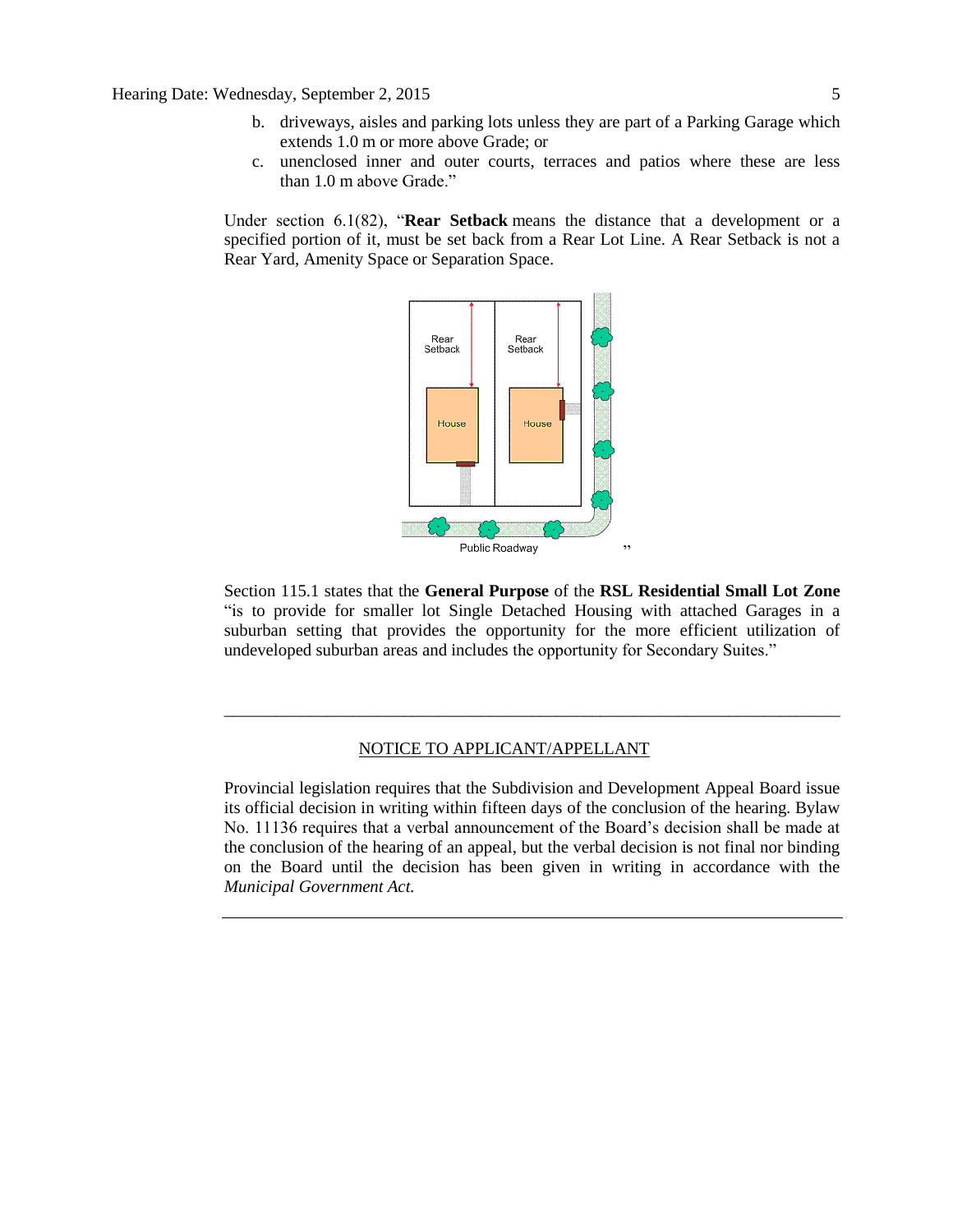

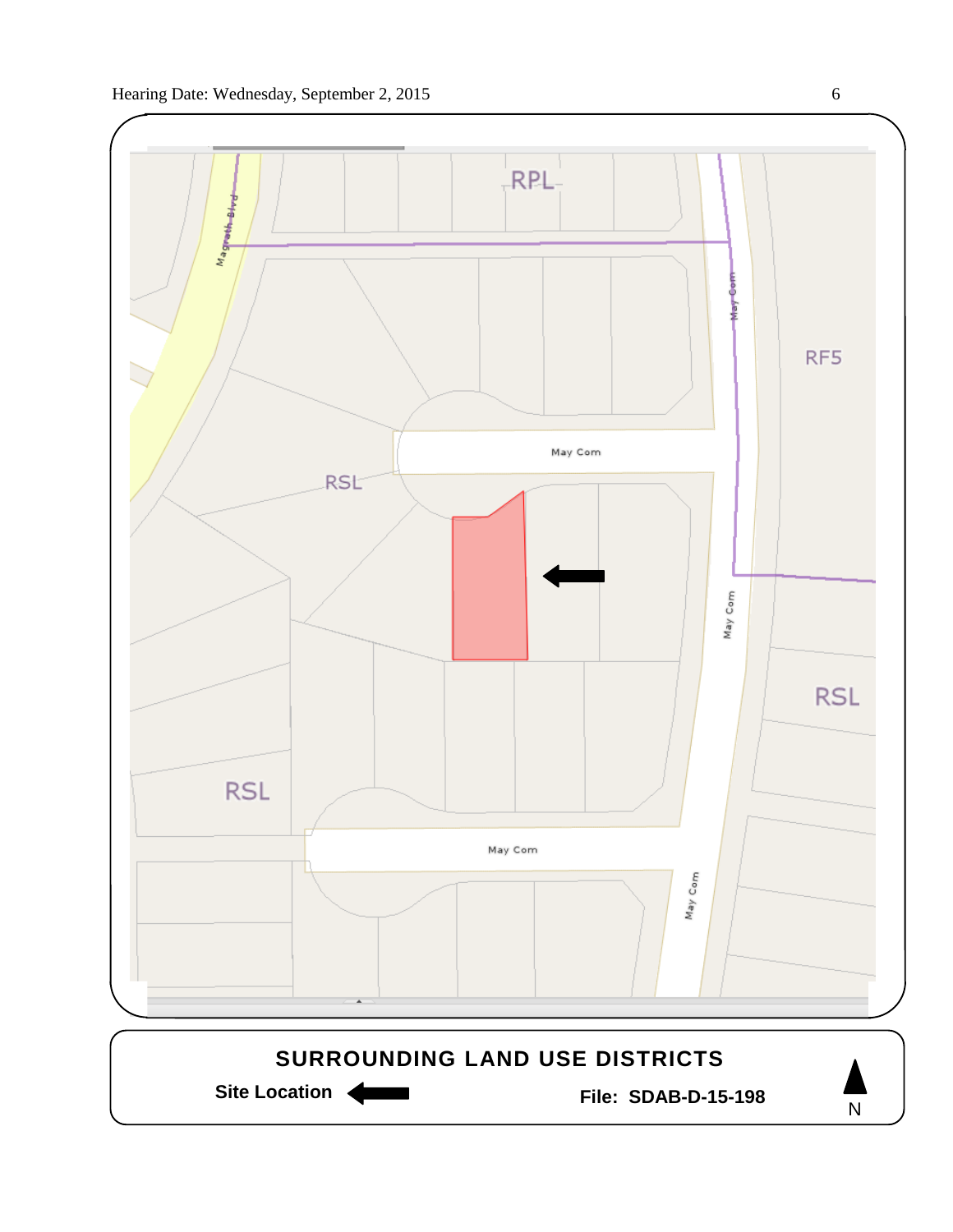| AN ALLEAE FROM THE DECISION OF THE DEVELOI MENT OFFICER |                                                                                                                                        |
|---------------------------------------------------------|----------------------------------------------------------------------------------------------------------------------------------------|
| <b>APPELLANT:</b>                                       |                                                                                                                                        |
| <b>APPLICATION NO.:</b>                                 | 173955878-001                                                                                                                          |
| <b>APPLICATION TO:</b>                                  | Park a recreational vehicle in the front<br>Driveway of a Single Detached House                                                        |
| <b>DECISION OF THE</b><br>DEVELOPMENT AUTHORITY:        | Refused                                                                                                                                |
| <b>DECISION DATE:</b>                                   | August 10, 2015                                                                                                                        |
| DATE OF APPEAL:                                         | August 10, 2015                                                                                                                        |
| <b>MUNICIPAL DESCRIPTION</b><br>OF SUBJECT PROPERTY:    | 132 - Elsinore Close NW                                                                                                                |
| <b>LEGAL DESCRIPTION:</b>                               | Plan 8922401 Blk 67 Lot 54                                                                                                             |
| ZONE:                                                   | RF1 Single Detached Residential Zone                                                                                                   |
| <b>OVERLAY:</b>                                         | N/A                                                                                                                                    |
| STATUTORY PLAN(S):                                      | <b>Castle Downs Extension Area Structure</b><br>Plan<br>Chambery Neighbourhood Structure Plan<br>Elsinore Neighbourhood Structure Plan |

AN APPEAL FROM THE DECISION OF THE DEVELOPMENT OFFICER

#### DEVELOPMENT OFFICER'S DECISION

REFUSED - The proposed development is refused for the following reasons:

1. Section 45.4 - April 1 through October 31 inclusive, on a residential Site with no rear Lane, large Recreational Vehicles may be parked to within 2.0 m of the interior edge of the sidewalk, or within 2.0 m of the curb if there is no sidewalk.

- On a residential Site with no rear Lane, a travel trailer (a large Recreational Vehicle), is parked to within 0m of the interior edge of the sidewalk and onto the sidewalk itself. In the opinion of the Development Officer, the proposed parking of the travel trailer would be unsightly and unduly interfere with the neighbourhood's use and enjoyment of the sidewalk amenity. The desirable curb appeal of the neighbourhood is negatively affected.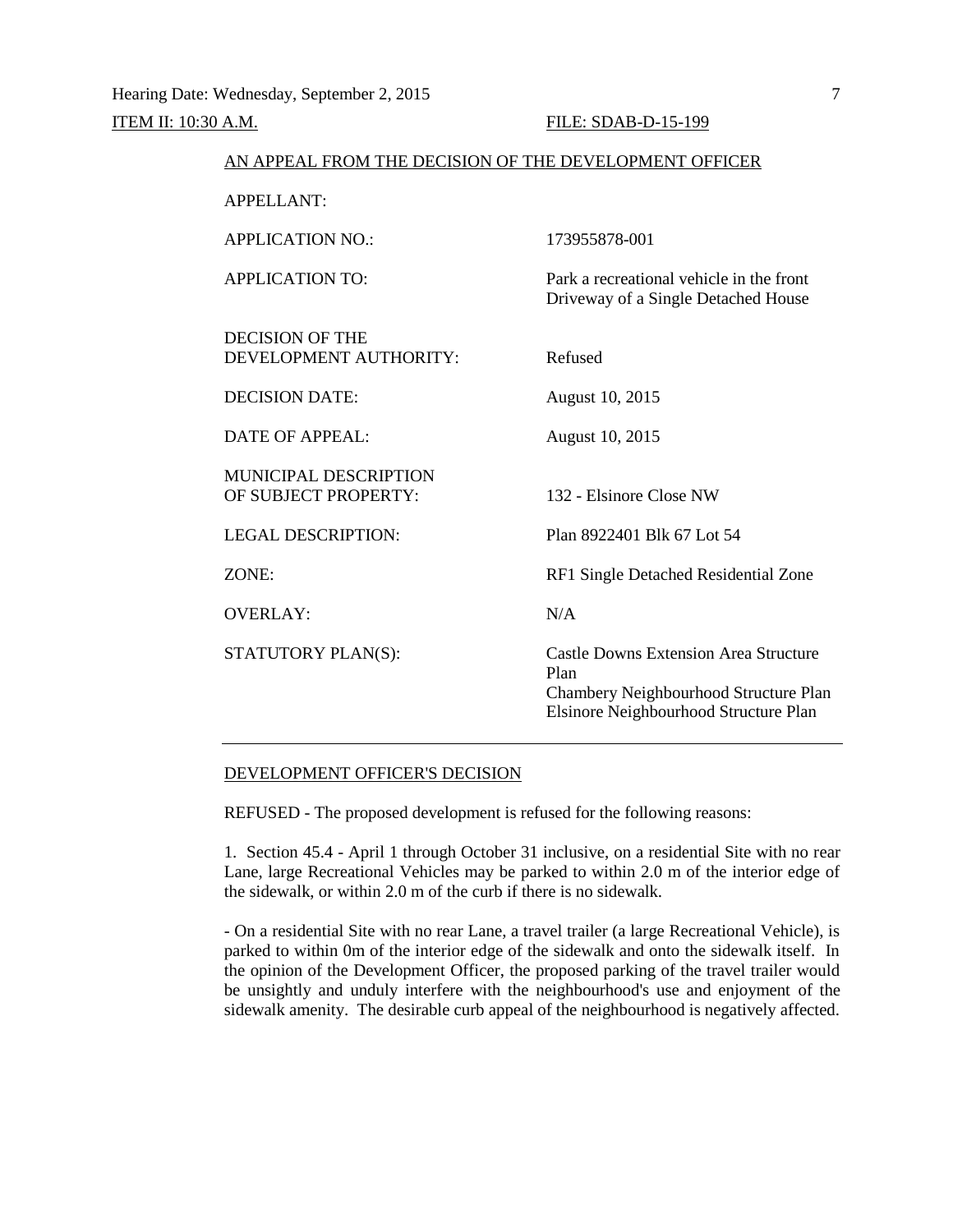#### APPELLANT'S SUBMISSION

After receiving a notice of compliance from the city regarding my trailer on the city property I went to the city to make a proposal to change the trailer on the opposite side of my driveway which will clear the sidewalk. There is no more health and safety issue for pedestrians in the cul-de-sac. I have a 10,000 square foot lot but can't access the backyard since they are building new houses without installing the back alley. Living in a cul-de-sac doesn't allow me to park the trailer and truck without blocking my neighbours driveway.

#### SUBDIVISION AND DEVELOPMENT APPEAL BOARD OFFICER'S COMMENTS

**Single Detached Housing** is a Permitted Use in the RF1 Single Detached Residential Zone, section 110.2(4).

Section 45 states the following with respect to **Objects Prohibited or Restricted in Residential Zones**

- …
- 4. Notwithstanding subsection 45.3, from April 1 through October 31 inclusive, on a residential Site with no rear Lane, large Recreational Vehicles may be parked to within [2.0](javascript:void(0);) m of the interior edge of the sidewalk, or within [2.0](javascript:void(0);) m of the curb if there is no sidewalk:
	- a. where vehicular access is solely available through the Front Yard; or
	- b. in the case of a corner Site, where vehicular access is solely available through the Front Yard or through the exterior flanking Side Yard.
- 5. For the purposes of subsections 45.3 and 45.4, a "large Recreational Vehicle" shall include any motorhome, travel trailer, or fifth wheel trailer; any camper when it is not mounted on a truck, but placed on the ground, on a stand or otherwise stored; or any similar vehicles.
- 6. For the purposes of subsections 45.3 and 45.4, a "large Recreational Vehicle" shall not include: small utility trailers; camper van conversions; tent trailers; campers which are mounted in trucks; boats; snowmobiles; all-terrain vehicles; jet skis; or motorcycles and trailers to carry them.

…

#### **The Development Officer made the following determination:**

**On a residential Site with no rear Lane, a travel trailer (a large Recreational Vehicle), is parked to within 0m of the interior edge of the sidewalk and onto the sidewalk itself. In the opinion of the**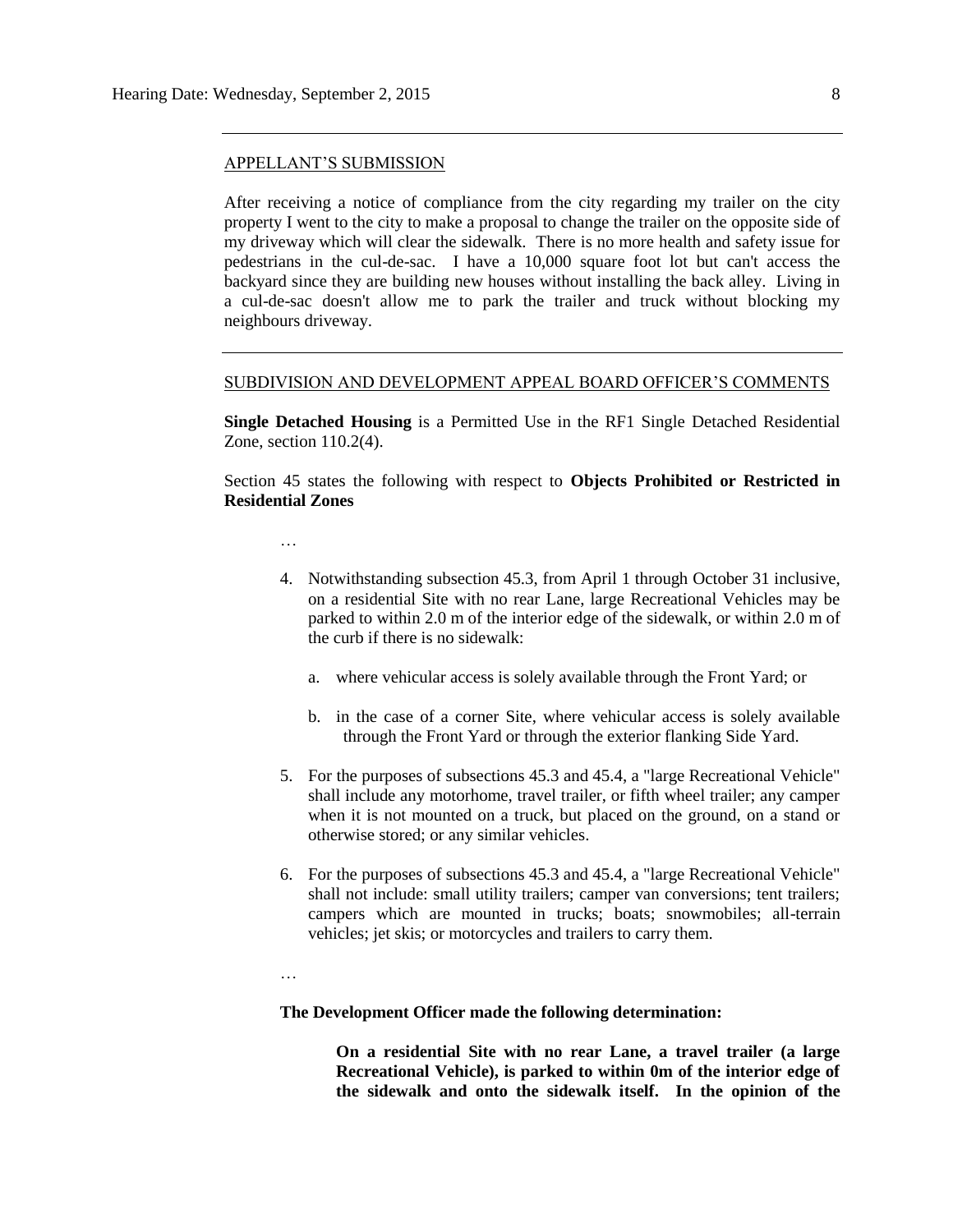**Development Officer, the proposed parking of the travel trailer would be unsightly and unduly interfere with the neighbourhood's use and enjoyment of the sidewalk amenity. The desirable curb appeal of the neighbourhood is negatively affected.**

Section 110.1 states that the **General Purpose** of the **RF1 Single Detached Residential Zone** "is to provide for Single Detached Housing while allowing other forms of small scale housing in the form of Secondary Suites, Semi-detached Housing and Duplex Housing under certain conditions."

\_\_\_\_\_\_\_\_\_\_\_\_\_\_\_\_\_\_\_\_\_\_\_\_\_\_\_\_\_\_\_\_\_\_\_\_\_\_\_\_\_\_\_\_\_\_\_\_\_\_\_\_\_\_\_\_\_\_\_\_\_\_\_\_\_\_\_\_\_\_\_\_

#### NOTICE TO APPLICANT/APPELLANT

Provincial legislation requires that the Subdivision and Development Appeal Board issue its official decision in writing within fifteen days of the conclusion of the hearing. Bylaw No. 11136 requires that a verbal announcement of the Board's decision shall be made at the conclusion of the hearing of an appeal, but the verbal decision is not final nor binding on the Board until the decision has been given in writing in accordance with the *Municipal Government Act.*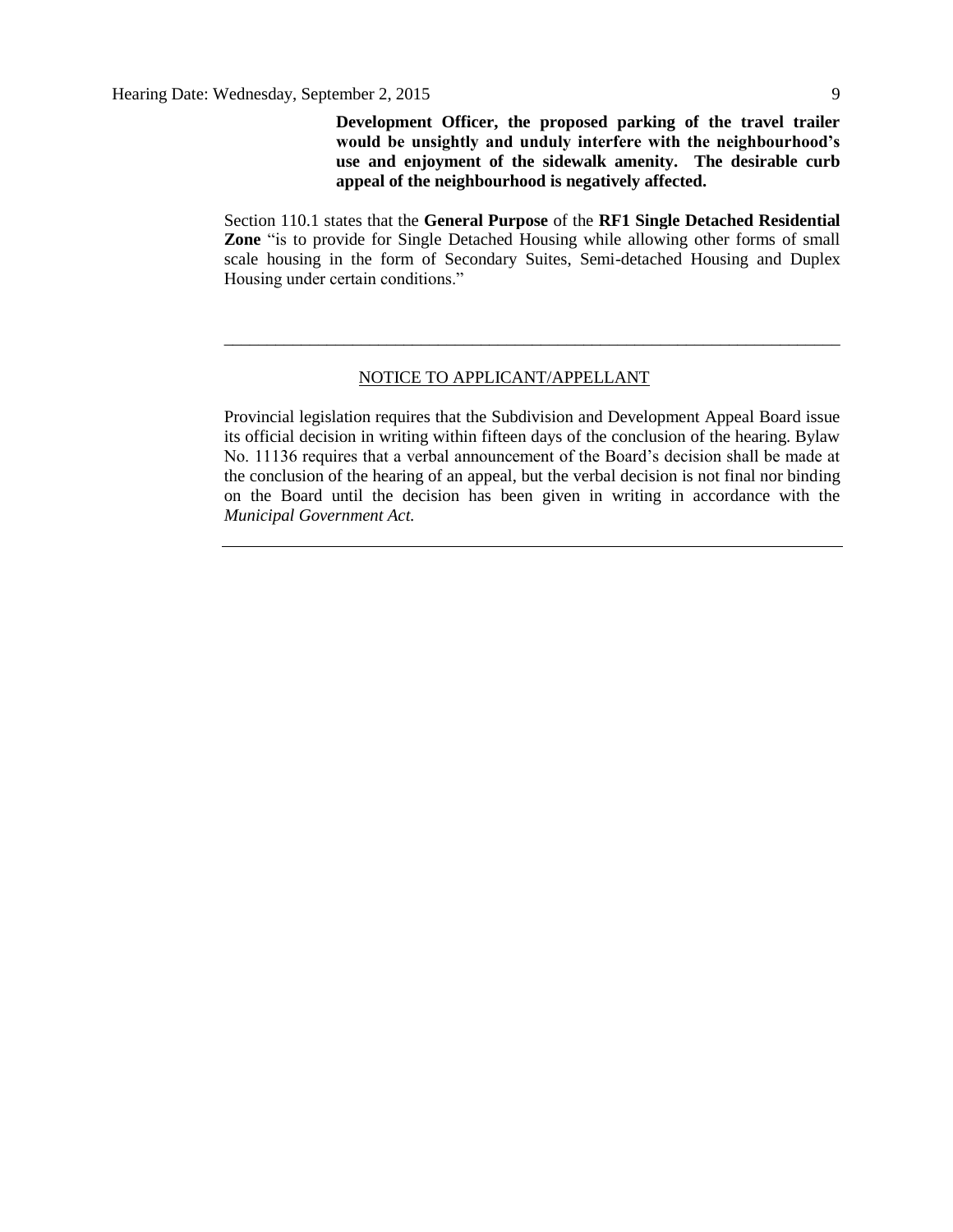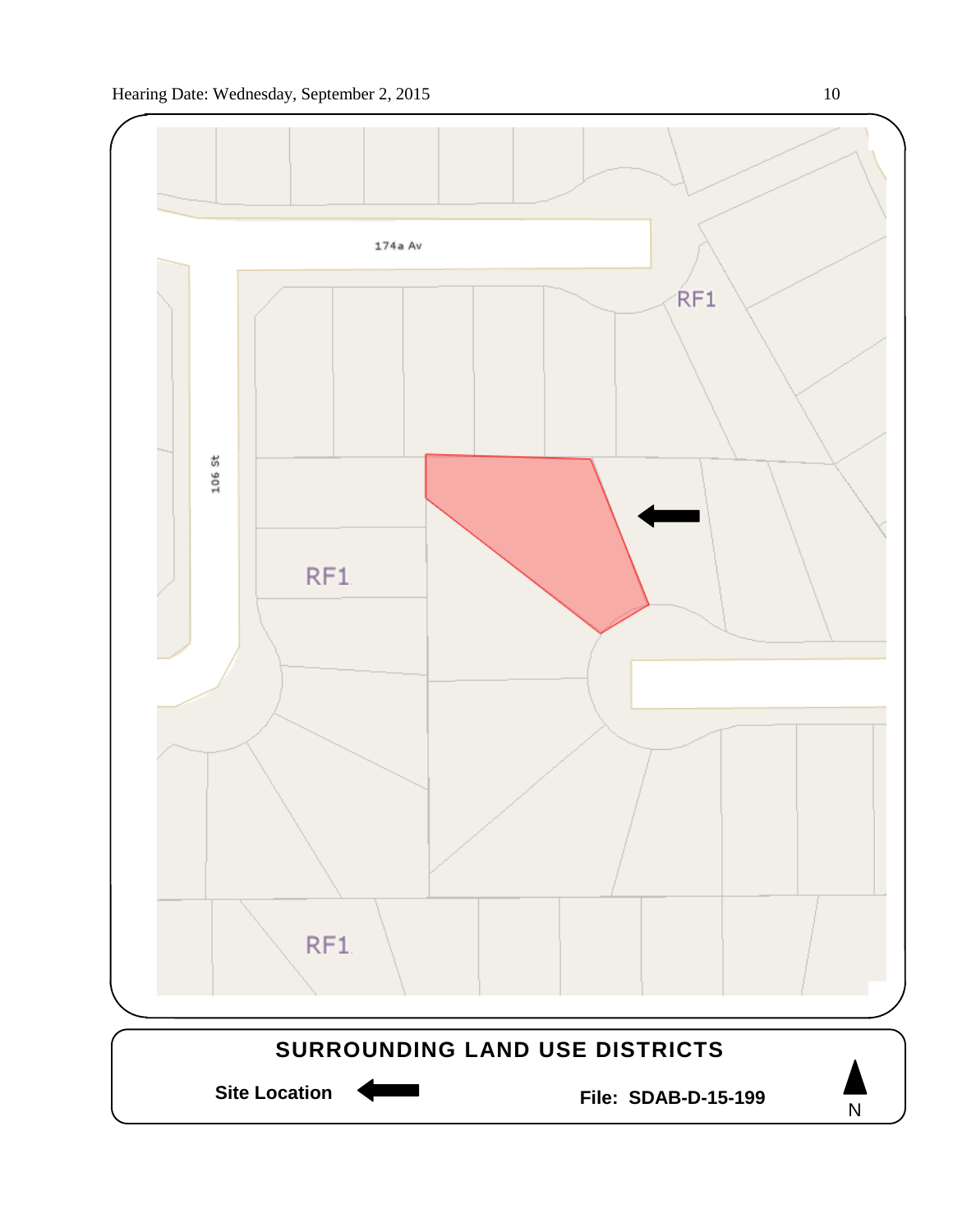| AN APPEAL FROM THE DECISION OF THE DEVELOPMENT OFFICER |                                                                                                                                                                             |
|--------------------------------------------------------|-----------------------------------------------------------------------------------------------------------------------------------------------------------------------------|
| <b>APPELLANT:</b>                                      |                                                                                                                                                                             |
| <b>APPLICATION NO.:</b>                                | 173878369-001                                                                                                                                                               |
| <b>APPLICATION TO:</b>                                 | <b>Construct an Accessory Building (rear</b><br>detached Garage, 10.36m x 7.93m) and to<br>demolish an existing Accessory Building<br>(rear detached Garage, 7.96m x 4.30m) |
| <b>DECISION OF THE</b><br>DEVELOPMENT AUTHORITY:       | Refused                                                                                                                                                                     |
| <b>DECISION DATE:</b>                                  | July 28, 2015                                                                                                                                                               |
| <b>DATE OF APPEAL:</b>                                 | August 11, 2015                                                                                                                                                             |
| <b>MUNICIPAL DESCRIPTION</b><br>OF SUBJECT PROPERTY:   | 12250 - 95 Street NW                                                                                                                                                        |
| <b>LEGAL DESCRIPTION:</b>                              | Plan 6574ET Blk 3 Lot 8                                                                                                                                                     |
| ZONE:                                                  | RF3 Small Scale Infill Development Zone                                                                                                                                     |
| <b>OVERLAY:</b>                                        | Mature Neighbourhood Overlay                                                                                                                                                |
| <b>STATUTORY PLAN:</b>                                 | N/A                                                                                                                                                                         |

#### DEVELOPMENT OFFICER'S DECISION

REFUSED - The proposed development is refused for the following reasons:

1) Section 140.4(10)(a): Maximum allowable Site Coverage for an Accessory Building is 12%

Proposed: 82.15 sqm or 17.69% Over by: 5.69% or 26.43 sqm

2) The proposed size (10.36m x 7.93m) of Garage at the rear of the Site would be a significant contrast to the surrounding existing Garages. As per Section 814.1 (General Purpose of the Mature Neighborhood Overlay) The purpose of this Overlay is to ensure that new low density development in Edmonton's mature residential neighbourhoods is sensitive in scale to existing development...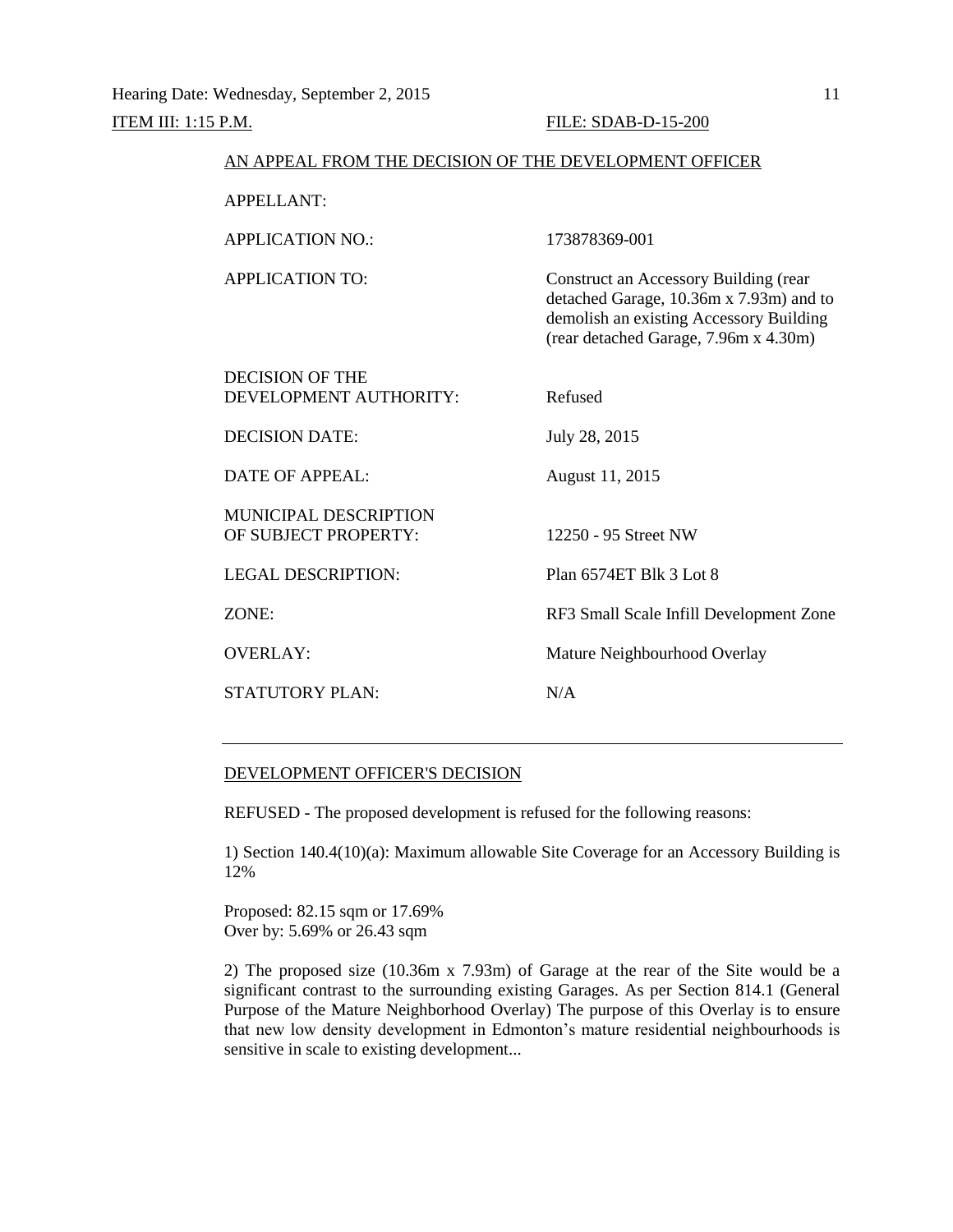#### Hearing Date: Wednesday, September 2, 2015 12

3) As per Section 11.4 (Authority and Responsibility of the Development Officer): a variance shall be considered only in cases of unnecessary hardship or practical difficulties peculiar to the Use, character, or situation of land or a building, which are not generally common to other land in the same Zone.

In the opinion of the Development Officer, there are no cases of unnecessary hardship or practical difficulties that would apply to this proposed development.

In the opinion of the Development Officer the additional coverage and overall size of the proposed Accessory Building is considered excessive. Therefore, it is the opinion of the Development Officer that the proposed development will unduly interfere with the amenities of the neighbourhood, and materially interfere with or affect the use, enjoyment or value of neighbouring properties.

#### APPELLANT'S SUBMISSION

…

I was hoping to appeal the decision of the development board for my garage. I have noticed several other larger garages in the area that I live, One a block over from me with has a roof top patio and one just down the back alley from me is over sized as well. I would like the larger garage for both myself and my mother for only hobby work and storing my cars. I have talked with my neighbors and none of them seem to be worried about the size of the garage. If you could please reconsider my permit it would be very much appreciated.

Just a note, nothing to do with my permit I really appreciate your staff, I honestly can't not get over how much help they have given me. Please if there is a way that you can pass on to their superiors what an awesome job they are doing I would really appreciated. Also if you can send me information on how I can contact their boss personally, that would be great.

#### SUBDIVISION AND DEVELOPMENT APPEAL BOARD OFFICER'S COMMENTS

**Single Detached Housing** is a Permitted Use in the RF3 Small Scale Infill Development Zone, section 140.2(9).

Section 6.1(2) states that "**Accessory** means, when used to describe a Use or building, a Use or building naturally or normally incidental, subordinate, and devoted to the principal Use or building, and located on the same lot or Site".

Section 50.1(2) states that "Accessory Uses and buildings are permitted in a Zone when Accessory to a principal Use which is a Permitted Use in that same Zone and for which a Development Permit has been issued."

Section 50.3 states the following with respect to **Accessory Buildings in Residential Zones:**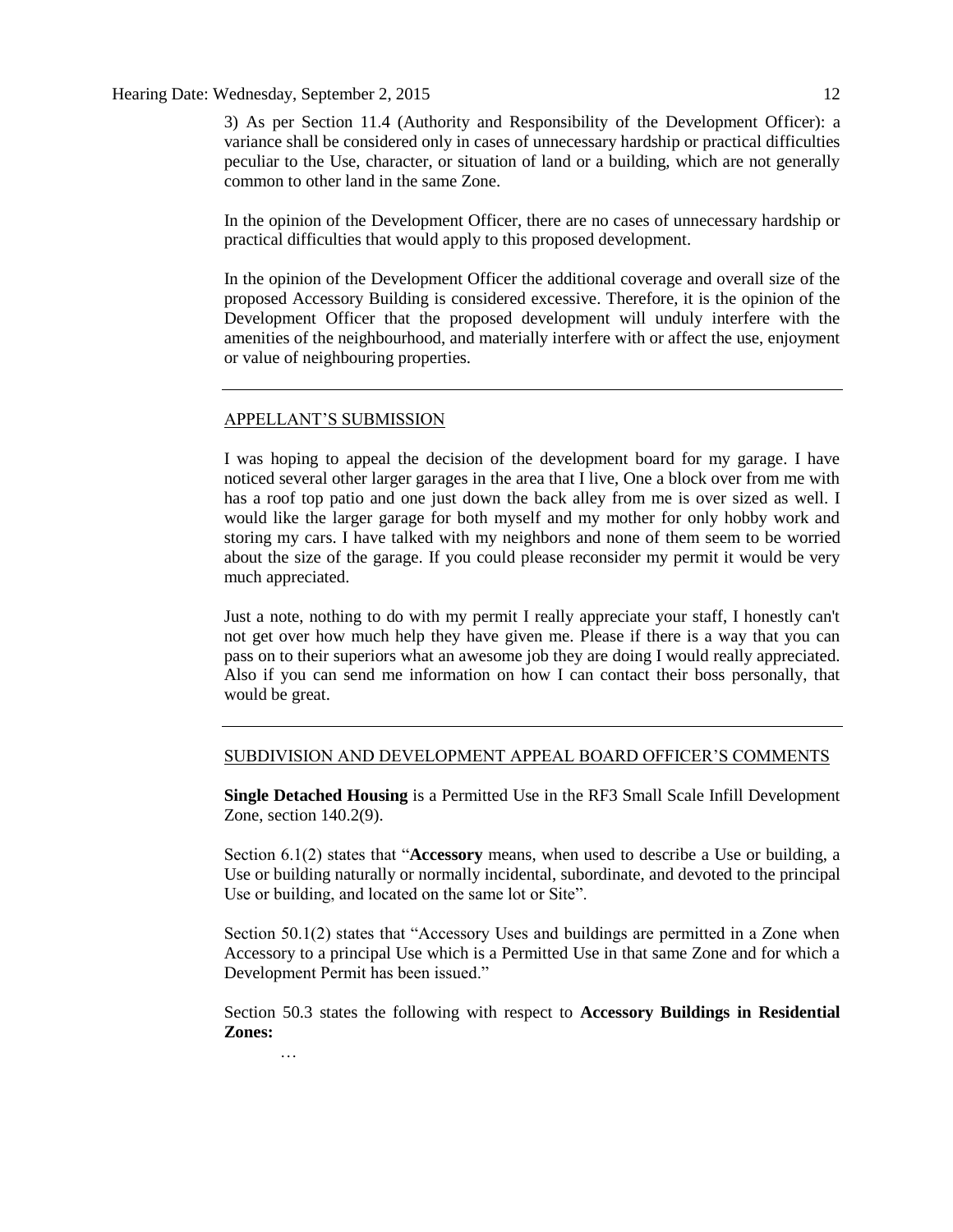- 3. the Site Coverage of Accessory buildings, with or without a Garage Suite, or structure shall:
	- a. not exceed 12%, unless a different standard is prescribed within the regulations contained within the relevant Zone.

Section 140 states the following with respect to the **RF3 Small Scale Infill Development Zone:**

…

...

#### **140.4 Development Regulations for Permitted and Discretionary Uses**

|                                                                                                 | Principal<br>Dwelling<br>building | Accessory<br>building | Principal<br>building<br>with | Total Site<br>Coverage |
|-------------------------------------------------------------------------------------------------|-----------------------------------|-----------------------|-------------------------------|------------------------|
|                                                                                                 |                                   |                       | attached<br>Garage            |                        |
| Single<br>a.<br>Detached and<br>Duplex<br>Housing<br>Site area 300<br>m <sub>2</sub> or greater | 28%                               | 12%                   | 40%                           | 40%                    |

10. Maximum Site Coverage shall be as follows:

…

**The Development Officer made the following determination:**

| <b>Proposed:</b>   | 82.15 sqm or 17.69% |
|--------------------|---------------------|
| <b>Exceeds by:</b> | 26.43 sqm or 5.69%  |

Section 814.1 states the following with respect to the **General Purpose** of the **Mature Neighbourhood Overlay:**

…to ensure that new low density development in Edmonton's mature residential neighbourhoods is sensitive in scale to existing development, maintains the traditional character and pedestrian-friendly design of the streetscape, ensures privacy and sunlight penetration on adjacent properties and provides opportunity for discussion between applicants and neighbouring affected parties when a development proposes to vary the Overlay regulations.

#### **The Development Officer made the following determination:**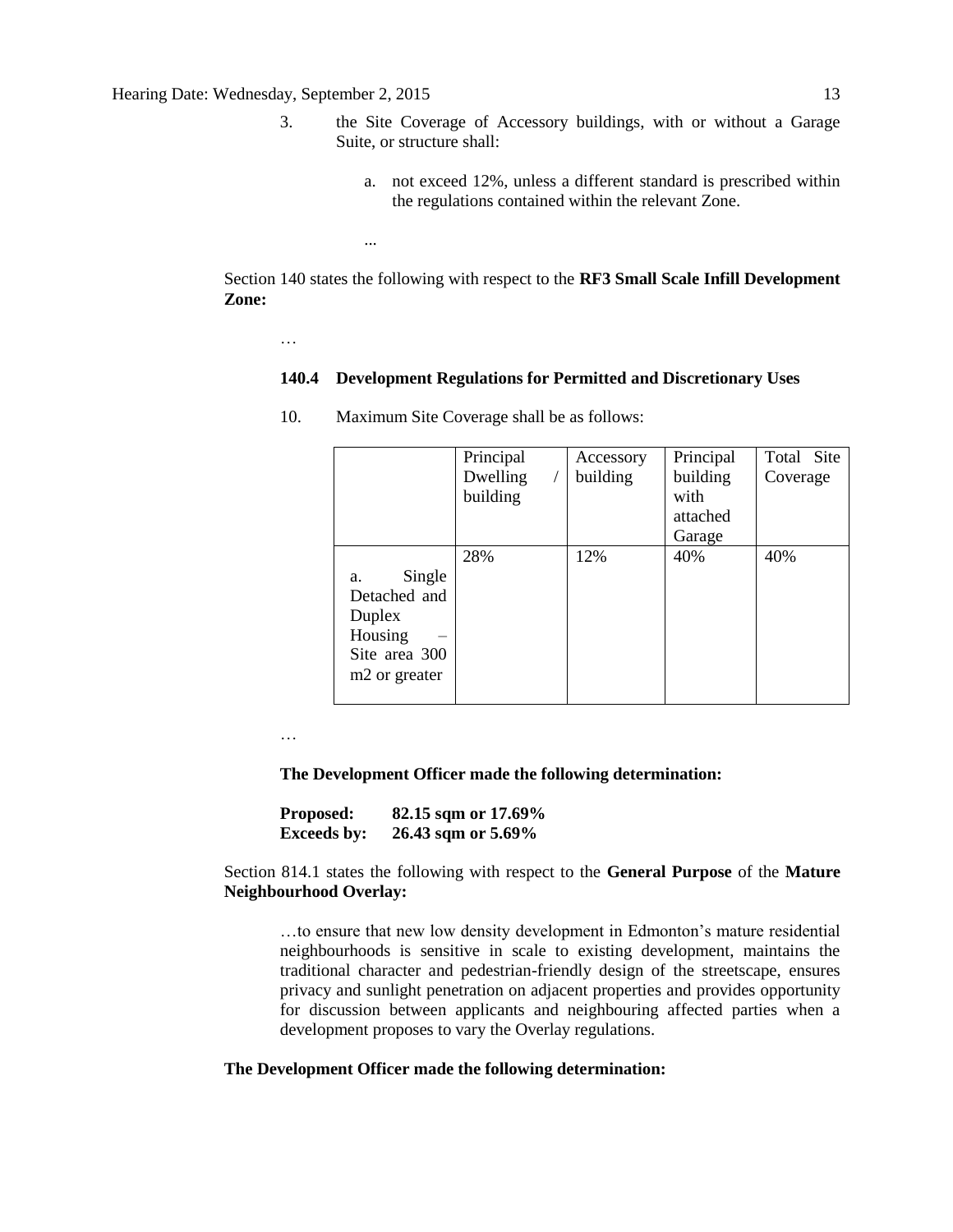**The proposed size (10.36m x 7.93m) of Garage at the rear of the Site would be a significant contrast to the surrounding existing Garages. As per Section 814.1 (General Purpose of the Mature Neighbourhood Overlay) The purpose of this Overlay is to ensure that new low density development in Edmonton's mature residential neighbourhoods is sensitive in scale to existing development…**

**As per Section 11.4 (Authority and Responsibility of the Development Officer): a variance shall be considered only in cases of unnecessary hardship or practical difficulties peculiar to the Use, character, or situation of land or a building, which are not generally common to other land in the same Zone.**

**In the opinion of the Development Officer, there are no cases of unnecessary hardship or practical difficulties that would apply to this proposed development.**

**In the opinion of the Development Officer the additional coverage, and overall size of the proposed Accessory Building is considered excessive. Therefore, it is the opinion of the Development Officer that the proposed development will unduly interfere with the amenities of the neighbourhood, and materially interfere with or affect the use, enjoyment or value of neighbouring properties.**

Under section 6.1(93), "**Site Coverage** means the total horizontal area of all buildings or structures on a Site which are located at or higher than [1.0](javascript:void(0);) m above Grade, including Accessory buildings or Structures, calculated by perpendicular projection onto a horizontal plane from one point located at an infinite distance above all buildings and structures on the Site. This definition shall not include:

- a. steps, eaves, cornices, and similar projections;
- b. driveways, aisles and parking lots unless they are part of a Parking Garage which extends [1.0](javascript:void(0);) m or more above Grade; or
- c. unenclosed inner and outer courts, terraces and patios where these are less than [1.0](javascript:void(0);) m above Grade."

Section 140.1 states that the **General Purpose** of the **RF3 Small Scale Infill Development Zone** "is to provide for Single Detached Housing and Semi-detached Housing while allowing small-scale conversion and infill redevelopment to buildings containing up to four Dwellings, and including Secondary Suites under certain conditions."

\_\_\_\_\_\_\_\_\_\_\_\_\_\_\_\_\_\_\_\_\_\_\_\_\_\_\_\_\_\_\_\_\_\_\_\_\_\_\_\_\_\_\_\_\_\_\_\_\_\_\_\_\_\_\_\_\_\_\_\_\_\_\_\_\_\_\_\_\_\_\_\_

#### NOTICE TO APPLICANT/APPELLANT

Provincial legislation requires that the Subdivision and Development Appeal Board issue its official decision in writing within fifteen days of the conclusion of the hearing. Bylaw No. 11136 requires that a verbal announcement of the Board's decision shall be made at the conclusion of the hearing of an appeal, but the verbal decision is not final nor binding on the Board until the decision has been given in writing in accordance with the *Municipal Government Act.*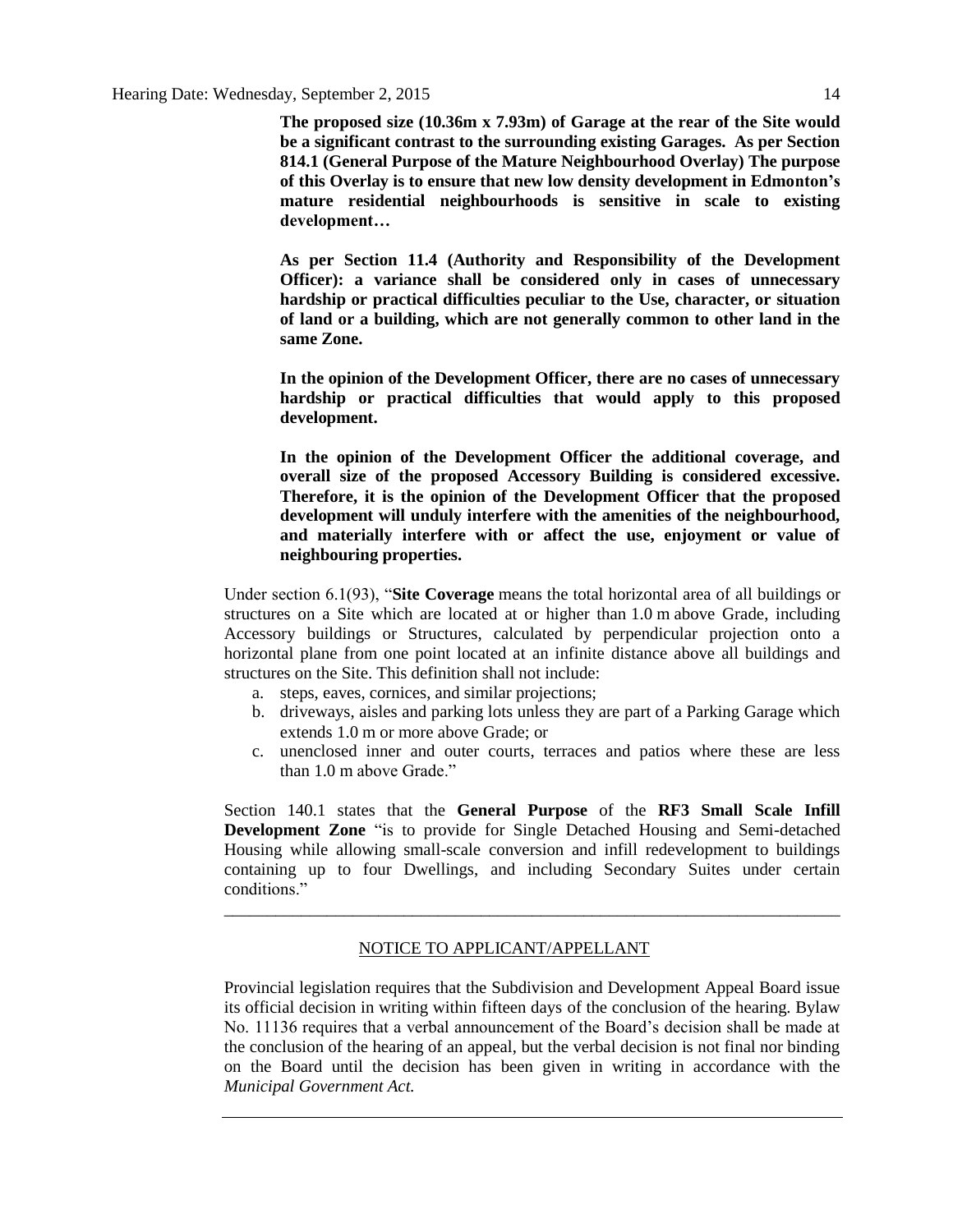